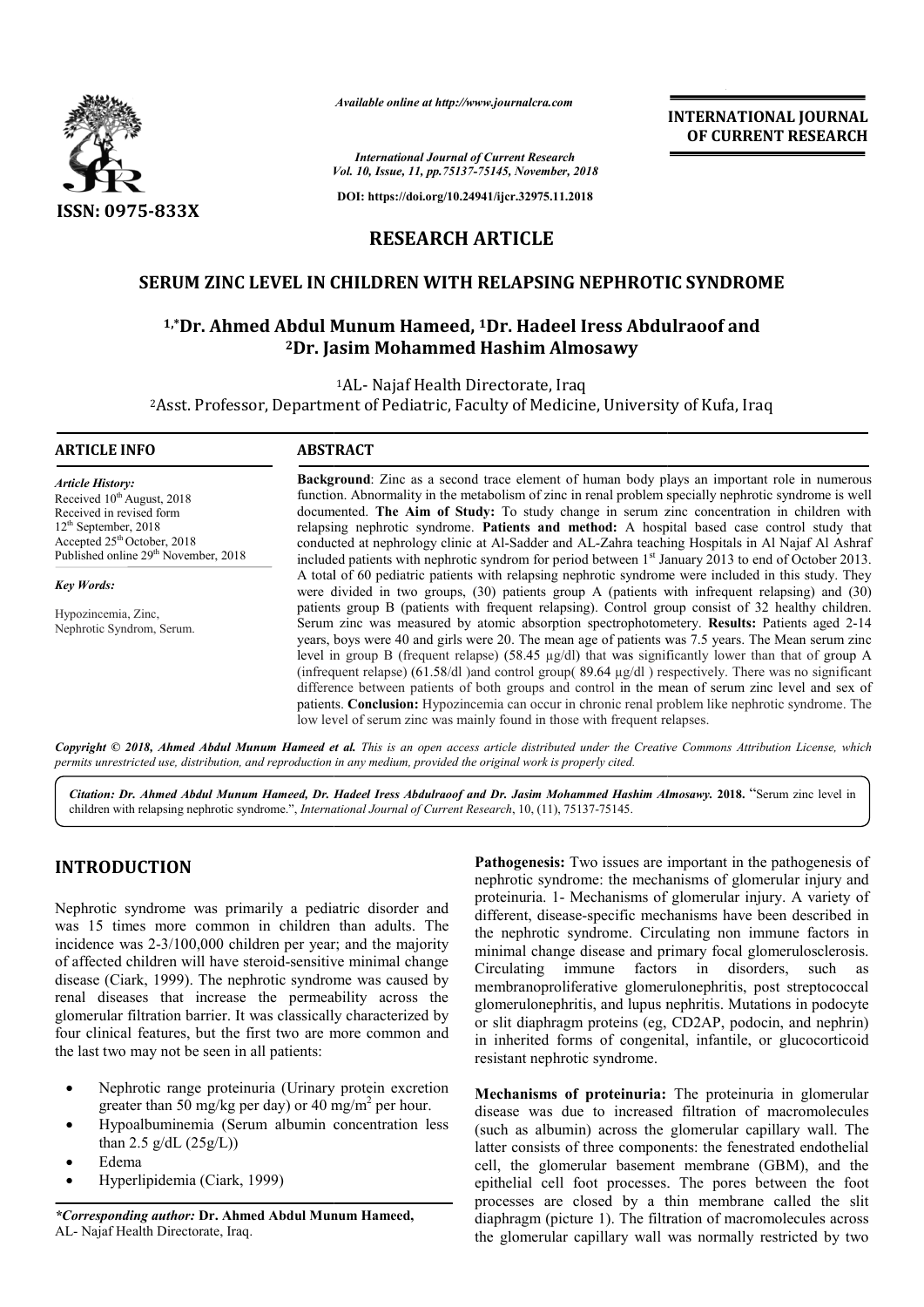mechanisms: charge-selectivity and size-selectivity. The endothelial cells and the GBM have a net negative charge due to polyanions such as heparan sulfate proteoglycans. This creates a charge barrier to the filtration of large anions such as albumin. In comparison, circulating IgG was predominantly neutral or cationic, and its filtration was not limited by charge. In minimal change disease, the most common cause of nephrotic syndrome in children, there was a loss of charge that was not accompanied by any structural damage or change to the glomerular filtration unit observed by light microscopy (picture 2). However, electron microscopy demonstrates epithelial podocyte effacement ( (picture 3) (Mumtaz *et al*., 2011). on of large anions such as<br>g IgG was predominantly<br>was not limited by charge.<br>most common cause of<br>ree was a loss of anionic



**Picture 1. Normal Glomular Capillary Wall High Power Electron Micrograph (Mumtaz** *et al***., 2011)**



**Picture 2. Minimal Change Disease Light Micrograph of an Essentially Normal Glomerulus in Minimal Change Disease (Mumtaz** *et al***., 2011).**



**Picture 3. Minimal Change Disease Electron Micrograph In Minimal Change Disease (Mumtaz** *et al* **., 2011)**

Picture (1) shows the three layers of the normal glomerular capillary wall: the fenestrated endothelium (Endo); the Picture (1) shows the three layers of the normal glomerular capillary wall: the fenestrated endothelium (Endo); the glomerular basement membrane (GBM); and the epithelial cell with its foot processes (FP). The foot processes are separate by slit pores which are closed by a thin membrane, the slit diaphragm (arrow). In terms of permeability to macromolecules, the GBM and the slit diaphragms are the major sites of size-selectivity, while the endothelium and GBM are the major sites of charge-selectivity. Picture (2) There are only 1 or 2 cells per capillary tuft, the capillary lumens are open, the thickness of the glomerular capillary walls was normal, and there was neither expansion nor hypercellularity in the mesangial areas in the central or stalk regions of the tuft (arrows). Picture 3 showing a normal glomerular basement membrane (GBM), no immune deposits, and the characteristic widespread fusion of the epithelial cell foot processes (arrows). with its foot processes (FP). The foot processes are separate by slit pores which are closed by a thin membrane, the slit diaphragm (arrow). In terms of permeability to macromolecules, the GBM and the slit diaphragms are t only 1 or 2 cells per capillary tuft, the capillary lumens are<br>open, the thickness of the glomerular capillary walls was<br>normal, and there was neither expansion nor hypercellularity in<br>the mesangial areas in the central or

#### **Classification**

**Primary Nephrotic Syndrome:** Was defined as nephrotic syndrome in the absence of systemic disease. Within this category are two subgroups. Disorders without glomerular inflammation on renal biopsy. Included in this group are idiopathic nephrotic syndrome and some cases of membranous nephropathy. Nephritic disorders associated with active urine sediment (red cells and cellular casts) and the presence of glomerular inflammation on renal biopsy. Includ group are membranoproliferative glomerulonephritis and IgA nephropathy. Idiopathic nephrotic syndrome was the most common form of childhood nephrotic syndrome, representing more than 90 percent of cases between 1 and 10 years of age nephropathy. Idiopathic nephrotic syndrome was the most common form of childhood nephrotic syndrome, representing more than 90 percent of cases between 1 and 10 years of age and 50 percent after 10 years of age (White *et* Idiopathic nephrotic syndrome was defined by the association of the clinical features of nephrotic syndrome with renal biopsy findings of diffuse foot process effacement on electron Idiopathic nephrotic syndrome was defined by the association<br>of the clinical features of nephrotic syndrome with renal<br>biopsy findings of diffuse foot process effacement on electron<br>microscopy and minimal changes (called m disease (MCD)), primary focal segmental glomerulosclerosis disease (MCD)), primary focal segmental glomerulosclerosis (FSGS), or mesangial proliferation on light microscopy (The primary nephrotic syndrome in children, 1981). ephrotic syndrome and some cases of membranous<br>The Nephritic disorders associated with active urine<br>ed cells and cellular casts) and the presence of<br>inflammation on renal biopsy. Included in this

**Glucocorticoid-responsive nephrotic syndrome:** The majority of children with idiopathic nephrotic syndrome are majority of children with idiopathic nephrotic syndrome are glucocorticoid-responsive (also referred to as glucocorticoidsensitive nephrotic syndrome). In these patients, the most sensitive nephrotic syndrome). In these patients, the most likely histologic lesion was MCD, although some patients with  $ESGS$  will also respond to glucosorticoid thermy  $(4)$  Patients FSGS will also respond to glucocorticoid therapy <sup>(4)</sup>. Patients who are glucocorticoid-responsive have a favorable long-term outcome. The steroid sensitive were divided into subgroup according to useful definition (Barrat, 1994): according to useful definition (Barrat

- Undetermined N.S (nephrotic syndrome).: first-time diagnosed and response to steroid therapy but they still on alternative day or complete therapy but not more than 6 month.
- Frequent relapse N.S. (FRNS): two or more relapse per 6 months after remission from 1st attack. Or 4 or more relapse with any whole year. ed and response to steroid therapy but they still<br>mative day or complete therapy but not more<br>nonth.<br>therefore the relapse N.S. (FRNS): two or more relapse per<br>as after remission from 1st attack. Or 4 or more<br>with any whol
- In frequent relapse N.S. (IFRNS): less than 2 attacks of relapse within 6 m. of 1st attack or less than 4 attacks of relapse per any year after.

**Glucocorticoid-resistant nephrotic syndrome**: Pproximately 20 percent of all children with idiopathic nephrotic syndrome will not respond to glucocorticoid.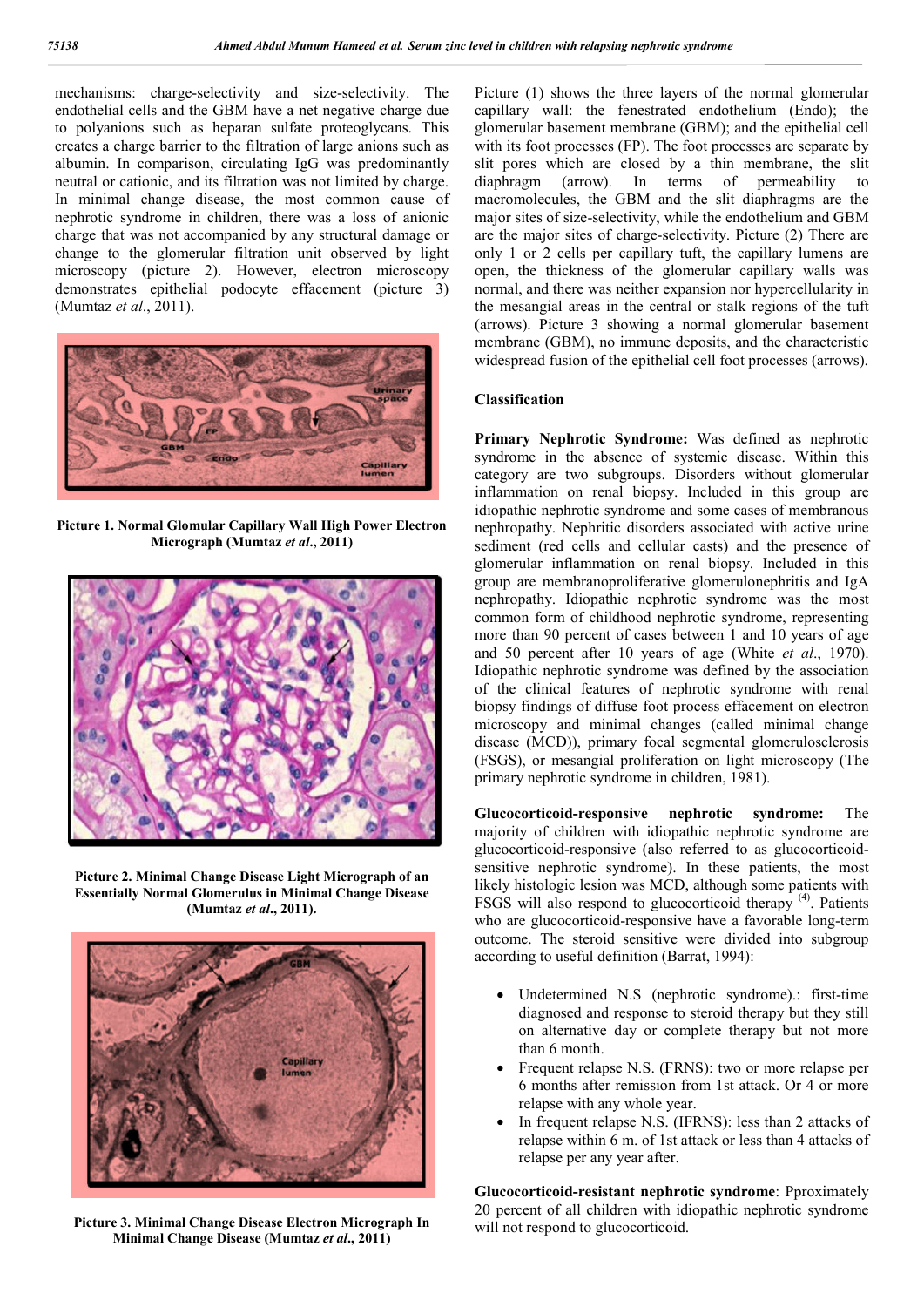| Table 1. Sample Sizes and Serum Zinc Concentration For Children With Control Group And Groups |
|-----------------------------------------------------------------------------------------------|
| A And B, and Sample Size With Male: Female Ratio for Each Group.                              |

| Variables            | Group Svmbol | Mean Age, years | <b>Sample Size</b> |        | <b>Total</b> | M: F             | Mean, mcg/dl |
|----------------------|--------------|-----------------|--------------------|--------|--------------|------------------|--------------|
|                      |              |                 | Male               | Female |              |                  |              |
| Control              | control      |                 |                    |        | ے ر          | .133:1           | 89.64        |
| Infrequent Relapsing | . .          | 73<br>-4        | 20                 | 10     | 30           | $5 - 1$<br>1.J.I | 61.58        |
| Frequent Relapsing   |              | 3.2666          | 20                 | 10     | 30           | $5 - 1$<br>1.7.1 | 58.45        |

**Table 2. Serum Zinc Concentration for Males and Females in Control Group , and Groups A and B**

| Groups  | Sex    | Mean, mcg/dl | <b>Standard Deviation</b> | <b>Standard Error</b> | <b>P-Value</b> |
|---------|--------|--------------|---------------------------|-----------------------|----------------|
| Control | Male   | 92.159       | 17.25                     | 4.18                  | $*0.209$       |
|         | Female | 86.787       | 19.46                     | 5.025                 |                |
| А       | Male   | 62.095       | 4.07                      | 0.91                  | $**0.214$      |
|         | Female | 60.55        | 5.26                      | 1.66                  |                |
| B       | Male   | 58.45        | 6.60                      | 1.47                  | $***0.498$     |
|         | Female | 58.46        | 5.97                      | 1.888                 |                |

**Table 3. Statistical Analyses to Correlate the Different Groups**

| Variables | <b>Sample Size</b> | Mean  | <b>Standard Deviation</b> | <b>P-Value</b> |
|-----------|--------------------|-------|---------------------------|----------------|
| Control   | 32                 | 89.64 | 18.223                    | < 0.001        |
| А         | 30                 | 61.58 | 4.469                     |                |
| Control   | 32                 | 89.64 | 18.223                    | < 0.001        |
| В         | 30                 | 58.45 | 6.286                     |                |
| A         | 30                 | 61.58 | 4.469                     | 0.028426       |
|           | 30                 | 58.45 | 6.286                     |                |

The response rate was better in younger children, who are much more likely to have MCD. Patients with glucocorticoid resistant nephrotic syndrome have a worse prognosis than those who are glucocorticoid-responsive (Houser, 1984; Houser *et al*., 1986).



**Figure 1. The Percentages of samples sizes for each group**



**Figure 2. Comparism of Mean Serum Zinc Concentration For Control Group and Groups A With B**

**Secondary Nephrotic Syndrome:-**Was defined as nephrotic syndrome associated with systemic diseases or was secondary to another process that causes glomerular injury.

- Post infectious glomerulonephritis and infective endocarditis.
- Systemic lupus erythematous.
- Vasculitides, such as Henoch-Schonlein purpura.

**Risk factors for relapse in childhood nephrotic syndrome: these factors are (**Barrat, 1994**):** 1-Cold and infections. Cold and infections are the most common cause of relapse of nephrotic syndrome. If left untreated, illness conditions will become even worse. Children and adolescents are still in the growth period and many of their tissues and organs are still immature. Compared with adults, children patients have weak immune system and they are more susceptible to be attacked by various viruses, bacteria which often cause the proteinuria, hematuria, swelling to reoccur. 2-Poor compliance. Different from adult patients, small children usually do not understand why they need to take so many bitter drugs and the importance to have the right dosage on schedule. Often the reduction of dosage or stopping taking the prescribed medicines often cause relapse of illness. Therefore it is very important that parents should supervise the children to have medicines at the right time and with the right dosage.Proper treatment is very important to prevent relapse of nephrotic syndrome in children. Hormones and immunosuppressants are effective at relieving symptoms but cannot solve the root problems, that is why patients often become dependent on these drugs and illness often relapse when the dosage is reduced or the drug is stoped. Often these drugs have some side effects and harms to the kidneys if taken for long time, that is why nephrotic syndrome will continue to become worse after each relapse. Infection is an important cause of morbidity and mortality in nephrotic children. Patients with(steroid sensitive nephrotic syndrome) SSNS have increased susceptibility to bacterial nfections and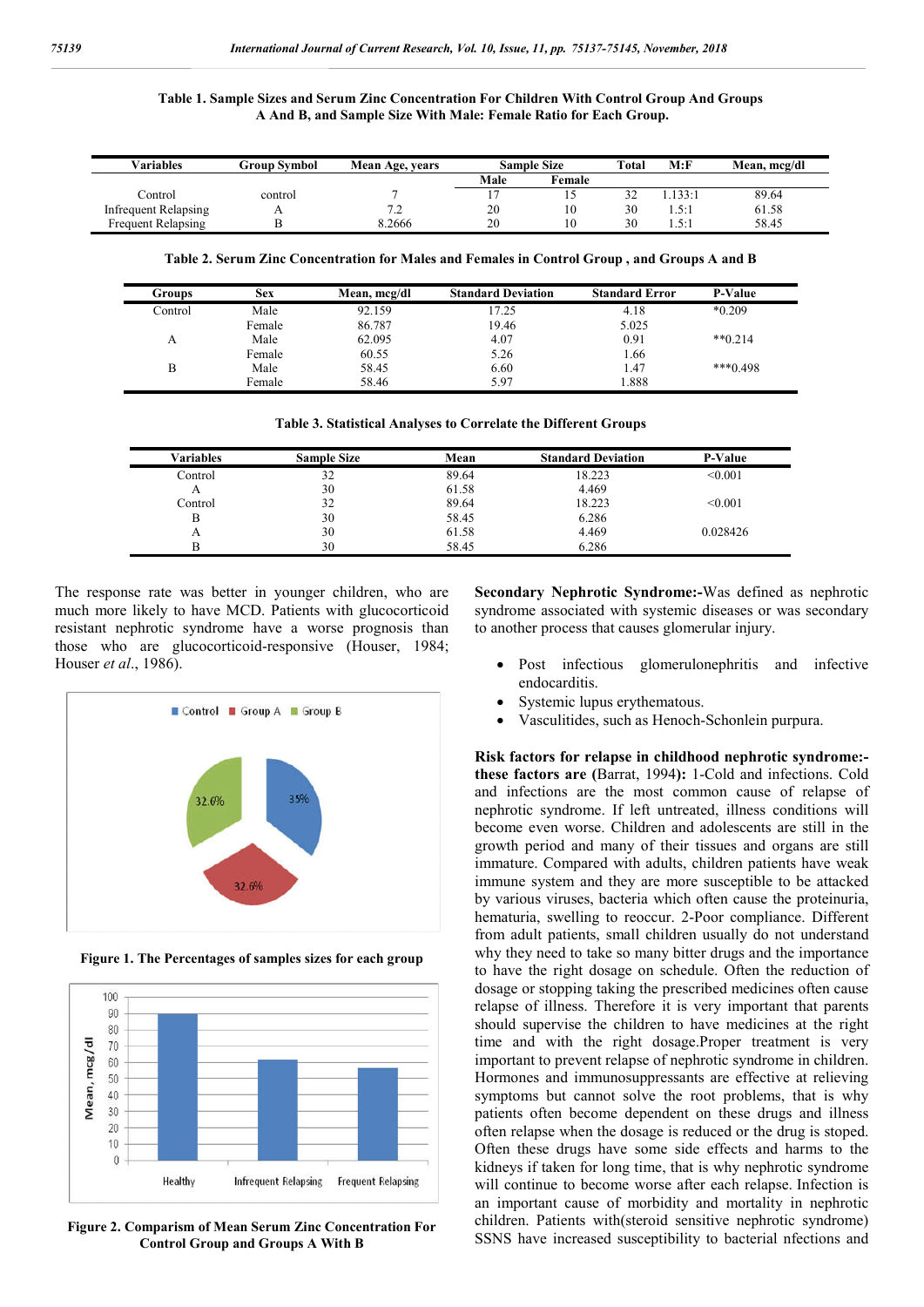various infections may result in relapses or steroid resistance or may trigger the onset of disease. Relapses in SSNS often follow infections of upper airway or gastrointestinal tract and cellulitis. It is estimated that 52–70% of relapses among children in developing countries chiefly follow the upper respiratory tract infection (Houser, 1984; Houser *et al*., 1986). Common infections associated with either onset of disease or in the course of disease are acute upper and lower respiratory infections (ARI) including pneumonia with or without empyema, skin infections including impetigo and cellulitis, acute watery or invasive diarrhea, urinary tract infections (UTI) and primary peritonitis (Barrat *et al*., 1994). Studies have shown that use of prophylactic antibiotics, immunoglobulins replacement therapy, vaccination against streptococci pneumoniae, thymosin as immuno-modulating agent, and zinc supplements may have a role in prevention of these infections (Lonnerdal, 2000). However, in a recent Cochrane Database of Systemic Review, it has been concluded that there is no strong evidence for any of above interventions for prevention of infection in nephrotic syndrome. Though pneumococcal peritonitis and cellulitis are decreased with use of pneumococcal vaccine and antibiotics but these infections are still responsible for 1.4-10% of mortality and repeated relapses in more than 80% of cases, requiring high dose steroids and hospitalization (Houser, 1984). A high frequency of infections in children with nephrotic syndrome (38–83%) has been reported from developing countries like India, Pakistan & Bangladesh in different studies (White, 1970). Studies from developing countries have also suggested that increasing the maintenance dose of steroid from alternate day in a child with remission to daily during the episode of mild infections can prevent relapse (Tumer *et al*., 1989; Mumtaz *et al*., 2011). Thus a strong suspicion regarding infections in a nephrotic child is important not only for treatment but also to prevent infection associated relapse.

**Clinical manifestations:** Primary nephrotic syndrome was more common in younger children, particularly those less than six years of age (White, 1970; Barrat, 1994). There was an increased incidence of nephrotic syndrome in family members when compared to the general population (Hambidge, 1986; Subar, 1989). In affected siblings, nephrotic syndrome usually presents at the same age with the same histopathology and outcome (Subar, 1989).

**Edema:-** Childhood nephrotic syndrome generally presents with edema and often occurs after an inciting event, such as an upper respiratory infection or an insect bite. $(11)$  Edema increases gradually and becomes detectable when fluid retention exceeds 3 to 5 percent of body weight. Typically, periorbital edema was noted first and was often misdiagnosed as a manifestation of allergy. The edema was gravity dependent, and thus, over the day, periorbital edema decreases while edema of the lower extremities increases. In the reclining position, edema localizes to the back and sacral area. Other dependent areas that can become edematous include the scrotum, penis, or labia. The affected edematous areas are white, soft, and pitting (White, 1970; Barrat *et al*., 1994)**.**  Some patients develop anasarca (ie, generalized and massive edema) with marked peripheral edema, abdominal distension resulting from ascites, marked scrotal or vulvar edema, and severe periorbital edema resulting in swollen shut eyelids (White, 1970; Barrat, 1994). Despite the marked increase in extracellular fluid volume, some children with nephrotic syndrome, primarily those with MCD, present with or develop

signs of a decrease in effective circulating volume, such as tachycardia, peripheral vasoconstriction, oliguria, decreased glomerular filtration rate, elevation of plasma renin aldosterone, and norepinephrine (Lonnerdal, 2000). In such children, a further insult such as diuretic therapy, sepsis, or diarrhea can lead to hypotension and rarely shock (Shankar *et al*., 1998).

#### **Umbilical or Inguinal Hernias**

#### **Abdominal Pain due to Rapid Fluid Accumulation or Peritonitis**

**Dyspnea:** Which was most often due to respiratory compromise from pleural effusions or marked ascites. Infrequently, respiratory symptoms may be due to pneumonia or, rarely, pulmonary embolus due to the hypercoagulable state associated with the nephrotic syndrome (Shankar *et al*., 1998).

**Nonspecific Complaints:-**Including headache, irritability, malaise, and fatigue are common at presentation (Barrat *et al*., 1994).

**Complications:** The major complications directly related to the underlying nephrotic syndrome in children with idiopathic nephrotic syndrome (Shankar *et al*., 1998; Prasad, 1988; Bao *et al*., 2003; Bovio *et al*., 2007).

- Infection
- Anasarca
- Thrombosis
- Renal insufficiency
- Hypovolemia
- Poor growth.

Abnormalities of Zn metabolism are well documented in patients with chronic renal disease, especially those with nephrotic disease and uremia. The causes of Zn deficiency in kidney disease are not clear. Decreased dietary Zn intake and intestinal absorption, increased endogenous Zn secretion, and increased urinary Zn excretion (as in the nephrotic syndrome and in renal transplant recipients) all may contribute to altered Zn metabolism. Zn depletion may account for decreased taste, sexual and gonadal dysfunction, hyperprolactinemia, glucose intolerance, hyperlipidemia, growth retardation in children, neuropathy, anemia, abnormalities of neutrophil and lymphocyte function, and delayed wound healing. The benefit of pharmacologic doses of Zn, in the treatment of such manifestations, requires further evaluation under controlled conditions. Before use of Zn routinely for therapeutic purposes in uremic subjects, the cause(s) of abnormal Zn metabolism should be identified.

**Diagnosis:** The urinalysis reveals  $3+$  or  $4+$  proteinuria, and microscopic hematuria was present in 20% of children. A spot urine protein: creatinine ratio exceeds 2.0, and urinary protein excretion exceeds 40 mg/m<sup>2</sup>/hr. The serum creatinine value was usually normal, but it may be abnormally elevated if there was diminished renal perfusion from contraction of the intravascular volume. The serum albumin level was <2.5 g/dL, and serum cholesterol and triglyceride levels are elevated. Serum complement levels are normal. A renal biopsy was not routinely performed if the patient fits the standard clinical picture of MCNS (Reimold, 1980; Tumer *et al*., 1989).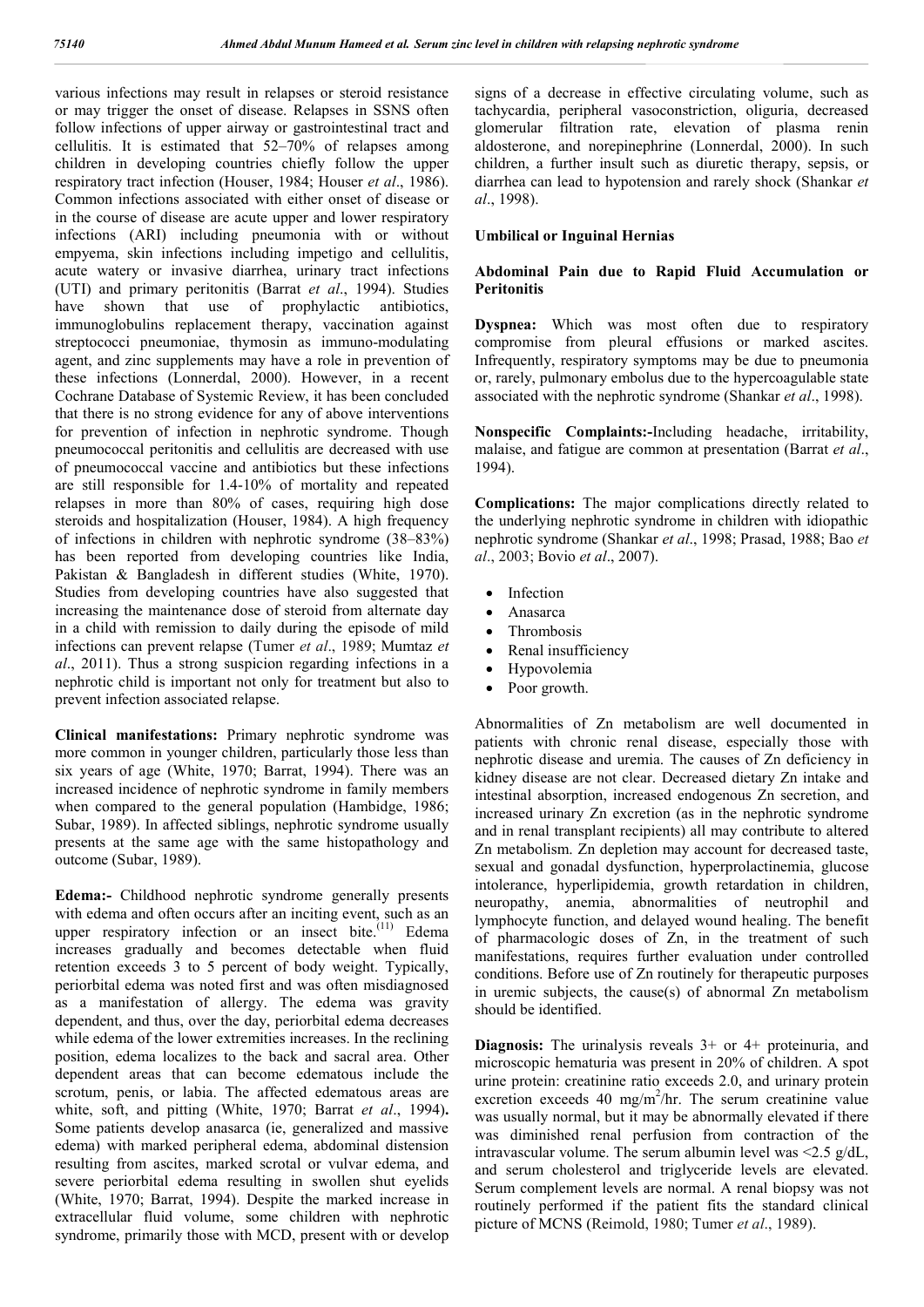**Treatment:** If a child has the typical features of nephrotic syndrome, treatment consists of efforts to reduce edema and therapy with prednisone. Because more than 80% of children 1 to 7 years old with typical MCNS respond to corticosteroids, steroid therapy may be undertaken without a renal biopsy. Specific therapy for MCNS was prednisone, 2 mg/kg/day (60 mg/m2/24 hours) in a single daily dose. Approximately 92% of children who respond to steroids do so within 4 weeks. The optimal duration of steroid therapy for responders was 12 weeks. If a child does not respond to daily prednisone therapy, a renal biopsy was indicated because steroid resistance greatly increases the chance that the underlying pathology was something other than MCNS. Frequent relapses or steroid resistance in MCNS may necessitate immune-suppressive therapy (Mumtaz *et al*., 2011). More than 80% of patients with FSGS do not respond to corticosteroid therapy. Aggressive medical therapy of familial congenital nephrotic syndrome, with early nephrectomy, dialysis, and subsequent transplantation, was the only effective approach to this syndrome. Edema due to nephrotic syndrome was treated with restriction of salt intake. Severe edema may require the use of diuretic therapy. Aggressive efforts with diuretics may lead to profound hypovolemia, however. Occasionally, even adding diuretic therapy to salt and water restriction was ineffective in alleviating severe edema. In these situations, cautious parenteral administration of 25% albumin (0.5 g/kg intravenously over1 to 2 hours) with an IV loop diuretic (furosemide) given during or immediately after albumin usually results in diuresis. The albumin was excreted rapidly, in light of the proteinuria. Effusions may require drainage. <sup>(19)</sup> Acute hypertension was treated with -blockers or calcium channel blockers. Persistent hypertension was often responsive to angiotensin-converting enzyme inhibitors (Mumtaz *et al*., 2011).

**Zinc:** Zinc has been recognized as a trace element since 1509, but was not identified as an essential mineral until the 1900s. In 1961, a link was established between zinc deficiency, endemic hypogonadism, and dwarfism in rural Iran (Perrone *et al*., 1990). Zinc was an essential trace element. Zinc intake was closely related to protein intake; where diet rich in proteins stimulate zinc absorption as a result, it was an important component of nutritionally related morbidity worldwide (Perrone *et al*., 1990). The usual oral intake of zinc was approximately 4 to 14 mg/day; the recommended dietary allowance (RDA) was 8 mg/day for children ages 9 to 11years; (21) . Primary dietary sources of zinc include animal products such as meat, seafood, and milk. Ready-to-eat cereal contains the greatest amount of zinc consumed from plant products (Rahi *et al*., 2009). Approximately 10 to 40 percent of dietary zinc was absorbed in the small bowel; absorption was inhibited by the presence of phytates and fiber in the diet that bind to zinc, as well as dietary iron, cadmium, calcium, copper and phosphorus in high amounts (Sarker *et al*., 2012).

Approximately 0.5 to 1.0 mg/day was secreted in the biliary tract and excreted in the stool. Zinc circulates at a concentration of 70 to 120Mg/dL with 60 percent loosely bound to albumin and 30 percent tightly bound to macroglobulin. Urinary excretion typically ranges from 0.5 to 0.8 mg/day. The primary stores of zinc include the liver and kidney. Most of the body zinc stores are intracellular where zinc was bound to metalloproteins (Rahi *et al*., 2009). Relapses in steroid-sensitive nephrotic syndrome (SSNS) often follow infections of the respiratory or gastrointestinal tract. Based on

data that zinc supplements reduce the risk of infections, we examined the efficacy of such supplements in reducing relapse rates in the patient (Tumer *et al*., 1989).

**Plasma Zinc:-** Circulating zinc concentration closely correlate with the major carrier protein, albumin. Thus lowered plasma zinc concentrations observed in hypolbuminemic conditions such as hepatic cirrhosis and malnutrition, may reflect depressed plasma binding of zinc (Shankar *et al*., 1998). Many forms of steroids will depress circulation concentrations of zinc, for example, exogenous cortical steroids, exogenous gonadal steroids in the form of oral contraceptives and endogenous gonadal steroids during pregnancy. Depressed plasma zinc has been associated with infection and inflammation (Shankar *et al*., 1998). Abnormalities of Zn metabolism are well documented in patients with chronic renal disease, especially those with nephrotic disease and uremia. The causes of Zn deficiency in kidney disease are not clear. Decreased dietary Zn intake and intestinal absorption, increased endogenous Zn secretion, and increased urinary Zn excretion (as in the nephrotic syndrome and in renal transplant recipients) all may contribute to altered Zn metabolism. Zn depletion may account for decreased taste, sexual and gonadal dysfunction, hyperprolactinemia, glucose intolerance, hyperlipidemia, growth retardation in children, neuropathy, anemia, abnormalities of neutrophil and lymphocyte function, and delayed wound healing.

The benefit of pharmacologic doses of Zn, in the treatment of such manifestations, requires further evaluation under controlled conditions. Before use of Zn routinely for therapeutic purposes in uremic subjects, the cause(s) of abnormal Zn metabolism should be identified (Mumtaz *et al*., 2011). Minerals like zinc, iron and copper help the body better process and utilize food. "They are needed to make energy for cells and promote growth and repair body tissues," according to the National Kidney Foundation. "Chronic kidney disease changes your body's need for certain vitamins and minerals (Rahi, Kasim, 2009). Zinc plays an important role in many bodily functions including metabolism, the immune system, smell and taste and wound healing (Rahi, Kasim, 2009). Individuals with decreased kidney function typically experience deficient levels of bodily zinc. "Abnormalities of Zn (Zinc) metabolism are well documented in patients with chronic renal disease," said Dr. S. K. Mahajan in a 1989 report for the Journal of the American College of Nutrition (Prasad, 1988). The exact cause of zinc deficiency in kidney disease remains unclear, but it is more prevalent in those suffering from nephrotic kidney disease, a disorder where glomeruli, the minute blood vessels that help filter the blood, are damaged (Prasad, 1988).

**Actions:** Zinc was the intrinsic metal component or activating cofactor for more than 70 important enzyme systems, including carbonic anhydrase, the alkaline phosphatases, dehydrogenases, and carboxypeptidases. It was involved in the regulation of nucleoproteins and the activity of various inflammatory cells and plays a role in growth, tissue repair and wound healing, carbohydrate tolerance, and synthesis of testicular hormones (Prasad, 1988). Zinc was involved in the immune response and the response to infection. Zinc deficiency was associated with impaired phagocytic function. lymphocyte depletion, decreased immunoglobulin production, a reduction in the T4+/T8+ ratio, and decreased interleukin (IL)-2 production (Prasad, 1988; Hambidge, 2007).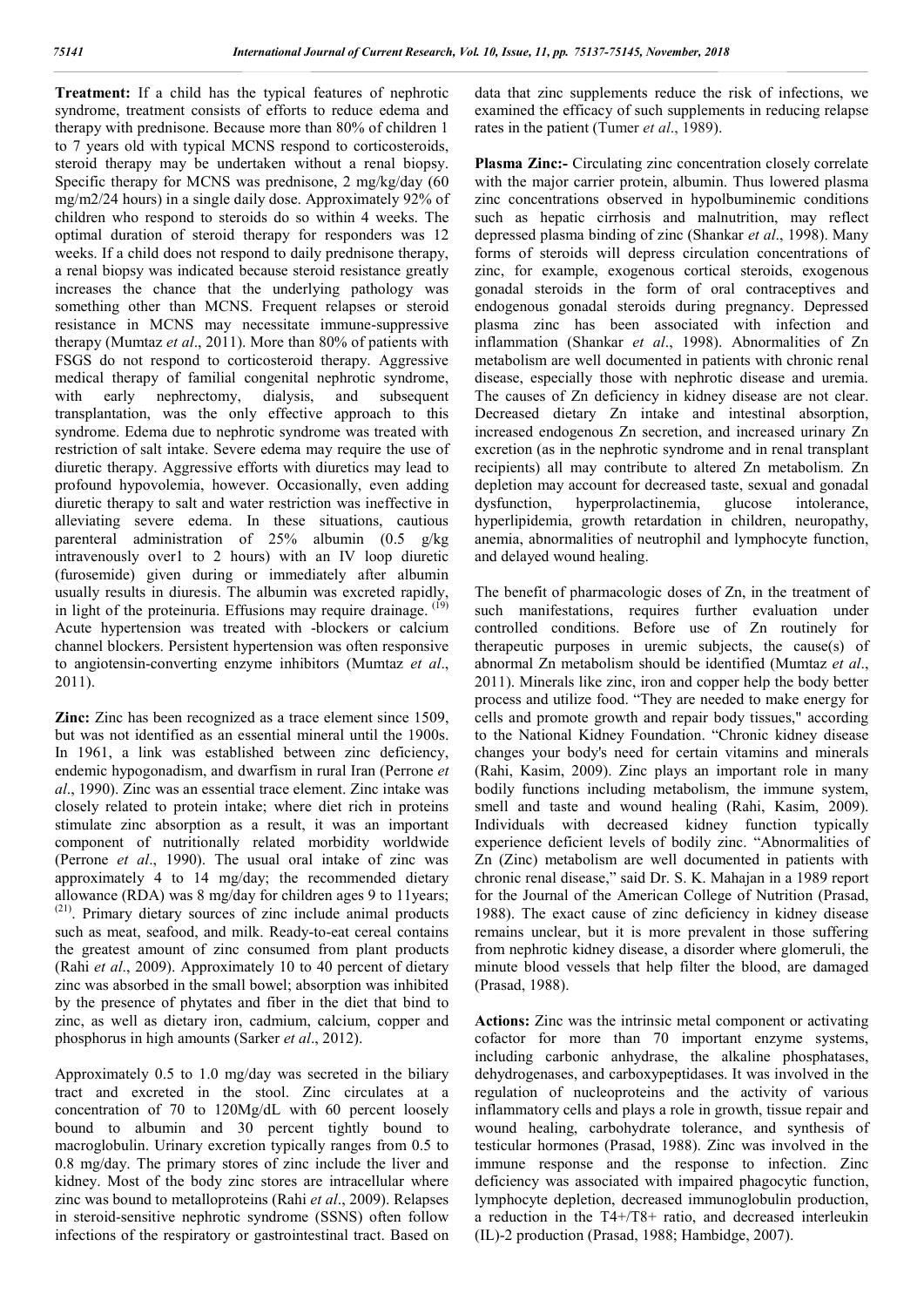#### **Zinc Deficiency**

**Etiology:** Dietary zinc depletion: caused by both inadequate zinc intake and the binding of ingested zinc to fiber and phytates in unleavened bread and clay. Both breast milk and the complementary foods typically offered in developing countries provide inadequate amounts of zinc (Kury *et al*., 2002). Breast feeding: Zinc deficiency occurs rarely in exclusively breast-fed infants (usually premature) whose mothers have a low level of zinc in their breast milk. Zinc malabsorption: Acrodermatitis enteropathica was a recessively inherited partial defect in intestinal zinc absorption (Wang, 2001; Naber *et al*., 1998). Affected infants develop an erythematous and vesiculobullous dermatitis alopecia, ophthalmic disorders, diarrhea, severe growth retardation, delayed sexual maturation, neuropsychiatric manifestations, and frequent infections. The syndrome was associated with severe zinc depletion and responds to oral supplementation. Crohn disease: Low plasma zinc concentrations occur in a significant number of patients with active Crohn disease.<sup>(30)</sup> Sickle cell disease: Low zinc levels can occur in children and adolescents with sickle cell disease, particularly in association with poor or delayed growth (Leonard *et al*., 1998; Phebus *et al*., 1988). Caused by a renal tubular defect and perhaps chronic hemolysis or impaired absorption, not inadequate dietary intake (Leonard *et al*., 1998; Phebus *et al*., 1988). Liver disease: Children and adults with severe, chronic liver disease have an increased incidence of low plasma zinc levels (Perrone *et al*., 1990). The mechanism may be multifactorial, including hypoalbuminemia, reduced intake, and increased urinary excretion. Renal disease: Zinc deficiency caused by increased urinary excretion can complicate nephrotic syndrome in children through loss of protein-zinc complexes in proteinuria or to decreased tubular reabsorption of zinc (Shankar, 1998; Mahajan, 1989). Adolescent athletes: related to inadequate intake associated with overall dietary restrictions caused by a desire to maintain weight as well as possibly increased losses in sweat (Kay, 1975).

**Clinical manifestations:** Numerous signs and symptoms have been associated with zinc depletion. Mild zinc deficiency was associated with depressed immunity, impaired taste and smell, onset of night blindness, and decreased spermatogenesis. Severe zinc deficiency was characterized by severely depressed immune function, frequent infections, bullous pustular dermatitis, diarrhea, and alopecia, growth retardation (Kilic *et al*., 1998). In some situations, zinc depletion was documented by measurement of zinc concentration in plasma, lymphocytes, or neutrophils. Because zinc was a cofactor for alkaline phosphatase activity, alkaline phosphatase serves as a serologic marker for zinc depletion (Wood, 2000).

**Diagnosis:** Zinc status can be assessed by measurement of zinc in plasma, erythrocytes, neutrophils, lymphocytes, and hair. Low plasma zinc usually was defined as a value less than 70 mcg/dL .Because much of plasma zinc was bound to albumin correcting values for the level of serum albumin in conditions associated with hypoalbuminemia was important. Some investigators argue that plasma zinc measurements are relatively insensitive and that mild zinc deficiency occurs with normal plasma levels (Prasad, 1984). Zinc levels in neutrophils or lymphocytes may be more sensitive (Meftah, 1991). The criteria for zinc deficiency are decreased zinc level in either lymphocytes (<50 mcg/10(10) cells) or granulocytes (<42 mcg/10(10) cells) (Black, 1998).

Depressed serum alkaline phosphatase levels for age provide supportive evidence for zinc deficiency.

**Zinc Supplementation:** Zinc deficiency, associated with impaired immunity and propensity to infection, was thought to be common in children in developing countries in which children experience high rates of serious infections. Zinc supplementation has been evaluated both as a therapeutic agent and as a potential prophylactic agent in children in these populations (Aggarwal *et al*., 2007). Prevention of diarrhea and pneumonia, numerous studies in developing countries has shown that routine oral zinc supplementation reduces the incidence of diarrheal disease and pneumonia (Aggarwal *et al*., 2007; Schlesinger *et al*., 1992).

- Treatment of acute diarrhea
- Treatment of persistent diarrhea
- Prevention or treatment of malaria
- Treatment of the common cold
- Enhancement of growth: Some studies have described improved linear growth in infants who receive zinc supplementation, especially in those who were stunted or had low plasma zinc concentrations at baseline (Barceloux, 1999).

**Zinc Toxicity:** Little toxicity occurs with zinc supplementation. Ingestion of up to ten times the recommended daily intake produces no symptoms. The acute ingestion of 1 to 2 g zinc sulfate produces nausea and vomiting associated with irritation and corrosion of the gastrointestinal tract. Large doses of zinc compounds also can produce acute renal failure caused by tubular necrosis or interstitial nephritis (Ekkehard, 1980) .

**The aim of study:** To study change in serum zinc concentration in patients with relapsing nephrotic syndrome.

**Patients and method:** This was a hospital based case control study on samples at nephrology clinic at Al-Sadder and AL-Zahra teaching Hospitals for period between 1<sup>st</sup> January 2013 to end of October 2013. A total of 60 pediatric patients age 2- 14 years with relapsing nephrotic syndrome were included in this study, male were 40 and female were 20. They were separated into two groups:

- Group (A) infrequent relapsing, 30 children, consist of 20 males and 10 females (relapse once time during 6 months since diagnosis of disease).
- Group (B) frequent relapsing, 30 children, consist of 20 males and 10 females (relapse two or more during 6 months since diagnosis of disease).

These patients were compared with 32 children without nephrotic syndrome of corresponding age called "control group", consist of 17 males and 15 females. For all conditions, control, infrequent relapsing, and frequent relapsing, blood samples were collected to measure the serum zinc concentration level by using Spectrophotometer. This occur by spectrophotometry where zinc reacts with chromogen present in reagent forming coloured compound which colour intensity proportional to the zinc concentration present in sample.

**Laboratory work:** Used serum by collection 3 ml of blood by venipuncture then centrifugation, the specimens then frozen at  $-20^{\circ}$  for long term storage. Reagents used as following: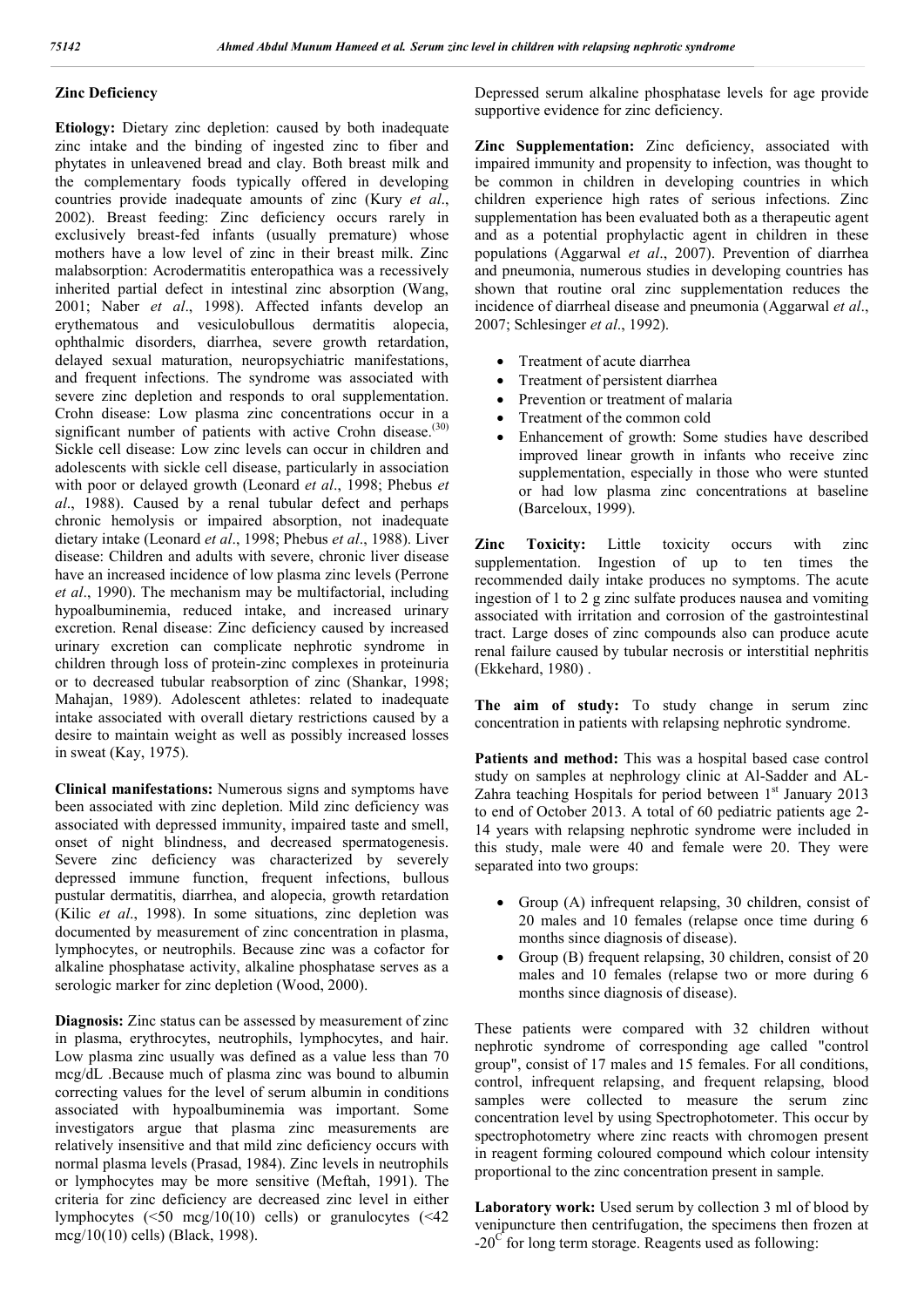- **Reagent A:** Borate buffer, saliciladoxims and preservatives.
- **Reagent B:** Nitro-PAPS.S
- Standard: zinc ion 200mcg/dl (stabilizers and preservatives).

The working reagent was Prepared by adding 2ml of vial B to a vial reagent A. The test procedure was made according to "Diagnostica e Tecniche di Laboratorio", Itally as following:

- We delivered 50 ML specimens into a test tube, then be mixed with 1ml of working reagents`(prepared previously) to form samples used in spectrophotometry.
- Then we prepared the Blank by delivering 50ML of distalled water and be added to 1ml of Working Reagent to reset the spectrophotometry.
- Preparing the standard by mixing 50mml of Standard Reagent into test tube and 1 ml of Working Reagent.
- To measure the zinc level, first, recording the readings of spectrophotometry for the prepared standard, second, recording reading of spectrophotometry for the prepared sample, then using Equation (1): -

Zinc, mcg/dl =  $(A_{sample} / A_{standard})$  x 200

For each sample, after 5 minutes as minimum and 30 minutes as maximum for mixing duration, the reading by spectrophotometry was obtained (Asample) at wave length of 520-570 nm.

**Statistical analysis**: Using MS Excel 2010, statistical analyses were made to the results of zinc level for different groups included t-test (mean and P-value), standard deviation, and standard error.

## **RESULTS**

A total of 60 pediatric patients age 2-14 years with relapsing nephrotic syndrome were included in this study, male were 40 and female were 20. They were separated into two groups: group A is infrequent relapsing (30 children) where the M:F ratio was 1.5:1, and group B is frequent relapsing (30 children) where the M:F ratio was 1.5:1. These patients were compared with 32 children without nephrotic syndrome of corresponding age called "control group", where the M:F ratio was 1.133:1, as in Table (1). Figure (1) shows the percentages samples sizes for each group. The mean serum zinc concentration in healthy children (control group) was 89.64mcg/dl, while in children with infrequent relapsing nephrotic syndrome (group A) was 61.58mcg/dl and children with frequent relapsing nephrotic syndrome (group B) was 58.45mcg/dl. Table 2 shows the results of statistical analyses to correlate the zinc level with respect to the sex for each group. The mean serum zinc concentration in control group males and females were 92.159 mcg/dl and 86.787mcg/dl respectively and P-Value was 0.209, while in group A, the mean was 62.095 mcg/dl for males and 60.55 mcg/dl for females, the P-Value was 0.214, whereas in group B, the mean was 58.45 mcg/dl for males and 58.46 mcg/dl for females, P-Value was 0.498. These findings indicate that there is insignificant difference corresponding to sex in all groups of patients studied. For the control group, deviation the standard was 17.25 with standard error of 4.18 for males while females show a standard deviation of 19.46 at standard error of 5.025.

Group A, the standared deviation was 4.07 and standard error of 0.91 for males, but for females, the standared deviation was 5.26 and standard error of 1.66. In group B, for males, the standared deviation was 6.60 and standared error of 1.47, then again, for females, the standared deviation was 5.97 and standared error of 1.888. Table 3 shows the statistical analyses to correlate the zinc serum level in the different groups. There was significant difference between control group and group A with P-value  $\leq 0.001$ , also, there was significant difference between control group and group B with P-value < 0.001. Similarly the difference between group A and group B was significant with P-value of 0.028426.

### **DISCUSSION**

In this study the mean serum zinc level in group B (frequent relapse) (58.45 µg/dl) that was significantly lower than that of group A (infrequent relapse) (61.58/dl ) with P-value of 0.028426, likewise both groups (A &B) are significantly lower than control group ( $89.64 \text{ µg/dl}$ ) with P-value <0.001. In pediatric nephrology studies done by Sasiarun and *et al*. (1998) where relaps occure in steroid sensitive nephrotic syndrome often follow infection of upper respiratory tract infection and gastrointestinal tract infection, based on data that zinc supplimatation notation reduce relapsing in these patients so subjecte receiving zinc (10mg/day). Reducing relapsing i.e decrease in relapsing 20% so zinc play important role in remition and relapsing of nephrotic syndrome so this study goes with my study. Another study saw zinc supplimantation reducing of relapse in patients with nephrotic syndrome done by Pankaj Hari and et.al in Pakistan at department of pediatric nephrology in January at 26 in 2012 for children with range(2- 15) years old dividing in to zinc group(Z.G) receive zinc and placebo group(P.G) without zinc supplementation result mean infection and relapse rate were  $1.92+1.47$  and  $1.14+0.37$ respectively compare with P.G mean infection and relapse rate  $2+1.53$  and  $1.3+0.48$  respectively so show relapsing in ZGchildren7.28%lower than compared with PG10.34% so zinc helpful in reducing relapse in nephrotic syndrome as in my study (Hambidge *et al*., 2007). Also other study done by Ashima Gulati and *et al*. (2012) on 100 patients to see the effect of zinc on relapse nephrotic syndrome and results showed that daily supplimantation of zinc resulted in 59%reduction frequency of relapsing (Sarker *et al*., 2012) so support my study in the effect of zinc in reduction of relapsing in patients with nephrotic syndrome. This study certifies insignificant difference corresponding to sex in all groups of patients studied. This result was also stated by Rahi *et al.* 2009, with M:F ratio of 1.8:1. This result moreover was stated by Sarker, MN *et al*., 2012, with M:F ratio of 2:1,so these studies go with my study where P-value between male and female insignificant where in control group was 0.209 while in group A was0.214 and in group B was 0.498 so as mention previously all studies were insignificant.

#### **Conclusion**

Hypozincemia can occur in chronic renal problem like nephrotic syndrome. The low level of serum zinc mainly found in those with frequent relapses there is no effect of sex on mean serum level in all group studied

#### **Recommendations**

For future work, we suggest the followings: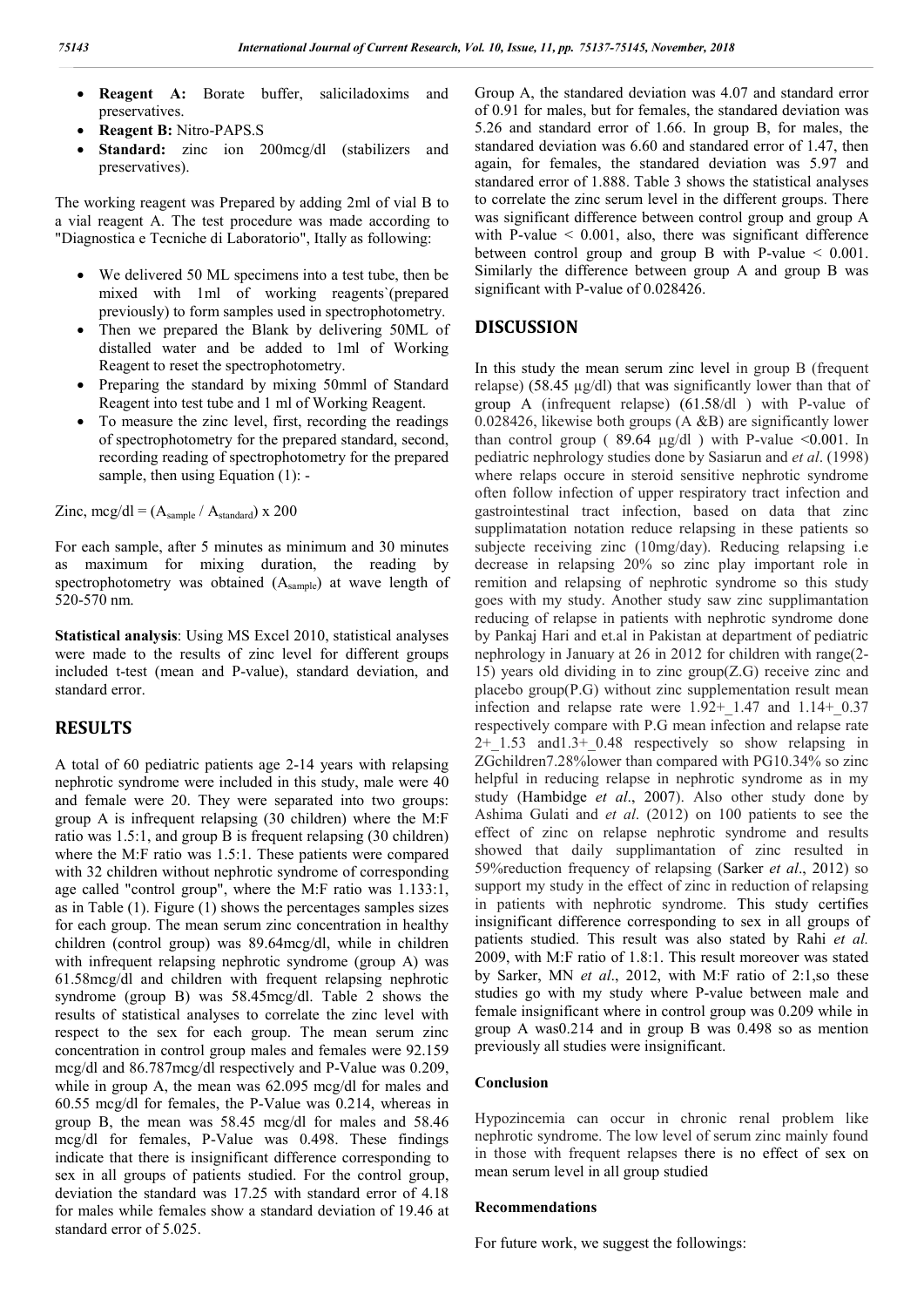- Measurement of serum zinc concentration in all patients with relapsing nephrotic syndrome
- The need for giving zinc supplement for patients with relapsing nephrotic syndrome especially in patients with frequent relapsing syndrome.
- Further studies are needed to show the effect of zinc supplement on the decreasing the relapses.

#### **REFERENCES**

- Aggarwal, R., Sentz, J., Miller, MA. 2007. Role of zinc administration in prevention of childhood diarrhea and respiratory illnesses: a meta-analysis. Pediatrics; 119:1120.
- Bao B., Prasad AS., Beck FW., Godmere M. 2003. Zinc modulates mRNA levels of cytokines. Am J Physiol Endocrinol Metab 285:1095–1102
- Barceloux, DG. Zinc. J Toxicol Clin Toxicol 1999. 37:279.
- Barrat, T.M., Beattic, J.M., Dossetor Janet Colmen. JS. 1994. Consensusstatement on management and potential for steroid responsive nephroticsyndrome. Archif. Dis. In childhood, 70:151-157.
- Black, RE. 1998. Therapeutic and preventive effects of zinc on serious childhood infectious diseases in developing countries. *Am. J. Clin. Nutr.,* 68:476S.
- Bovio G., Piazza V., Ronchi A. *et al*. 2007. Trace element levelsin adult patients with proteinuria. Minerva *Gastroenterol Dietol*., Dec;53(4):329-36.
- Ciark AG., Barratt TM. 1999. Steroid responsive nephrotic syndrome in pediatric nephrology Barratt TM, MB. FRCS, Avner ED, MD Harmon WE, MD, Awoltersklumer campany  $4<sup>th</sup>$  ed. 731.147
- Ekkehard W. Reimold. MD 1980. Changes in zinc metabolism during the course of the nephrotic syndrome. *Am. J Dis child* 134: 46-50.
- Flynn A., Pories WJ., Strain WH., Hill O. Ajr, Fratianne, RB. 1971. Rapid serum zinc depletion associated with corticosteroid therapy, lancet : 1169-1172 .
- Fogelholm, M., Rankinen, T., Isokaanta, M. 2000. Growth, dietary intake, trace element status in pubescent athletes and schoolchildren. *Med. Sci. Sports Exerc.,* 32:738.
- Foote, JW., Hinks, LJ. 1988. Zinc absorption in haemodialysis patients. *Ann. Clin. Biochem.,* 25 (Pt 4):398.
- Hambidge, KM., Casey, CE., Krebs, NF. 1986. Zinc in trace elements. In: Human and animal nutrition, vol 2, 5th edition, Mertz, W (Ed), AcademicPress, Orlando. p.1.
- Hambidge, KM., Krebs, NF. 2007. Zinc deficiency: a special challenge. *J. Nutr.,* 137:1101.
- Houser, M. 1984. Assessment of proteinuria using random urine samples. Jpediatr, 104:845.
- Houser, MT., Jahn, MF., Kobayashi, A., Walburn, J. 1986. Assessment ofurinary protein excretion in the adolescent: effect of body position andexercise. *J Pediatr.,* 109:556.
- Kay, RG., Tasman-Jones, C. 1975. Acute zinc deficiency in man during intravenous alimentation. *Aust NZJ Surg.,* 45:325.
- Kilic, I., Ozalp, I., Coskun, T. 1998. The effect of zincsupplemented bread consumption on school children with asymptomatic zinc deficiency. *J Pediatr Gastroenterol* Nutr., 26:167.
- Kury, S., Dreno, B., Bezieau, S. 2002. Identification of SLC39A4, a gene involved in acrodermatitis enteropathica. *Nat Genet.,* 31:239.
- Leonard, MB., Zemel, BS., Kawchak, DA. 1998. Plasma zinc status, growth, and maturation in children with sickle cell disease. *J Pediatr.,*132:467.

Lonnerdal, B. 2000. Dietary factors influencing zinc absorption. *J Nutr.,* 130:1378S.

- Mahajan, SK., Bowersox, EM., Rye, DL. 1989. Factors underlying abnormal zinc metabolism in uremia. *Kidney Int Suppl.,* 27:S269.
- McKinney, PA., Feltbower, RG., Brocklebank, JT., Fitzpatrick, MM. 2001. Time trendsand ethnic patterns of childhood nephrotic syndrome in Yorkshire, UK. pediatnephrol,16:1040
- Meftah, S., Prasad, AS., Lee, DY., Brewer, GJ. 1991. Ecto 5' nucleotidase (5'NT) as a sensitive indicator of human zinc deficiency. *J. Lab. Clin. Med.,* 118:309.
- Mumtaz A., Anees M., Fatima S. *et al*., 2011. Serum zinc and copper levels in nephrotic syndrome patients. *Pak. J. Med. Sci.,* October-December;27(5):1173-6.
- Naber, TH., van den Hamer CJ., Baadenhuysen, H., Jansen, JB. 1998. The value of methods to determine zinc deficiency in patients with Crohn's disease. *Scand. J. Gastroenterol.,* 33:514.
- Narkewicz, MR, Krebs, N, Karrer, F. Correction of hypozincemia following liver transplantation in children is associated with reduced urinary zinc loss. Hepatology 1999; 29:830.
- Perrone L., Gialanella G., Giordano V. *et al*., 1990. Impairedzinc metabolic status in children affected by idiopathic nephrotic syndrome. *Eur J pediatrics.,*149:438- 40.
- Perrone, L., Gialanella, G., Giordano, V., Lamanna, A., Eur j pediatrics, 1990. 149: 438-440 impaired zinc metabolic status in children affected by idiopathic nephrotic syndrome.
- Phebus, CK., Maciak, BJ., Gloninger, MF., Paul, HS. 1988. Zinc status of children with sickle cell disease: Relationship to poor growth. *Am. J. Hematol.,* 29:67.
- Prasad, AS., Cossack, ZT. 1984. Zinc supplementation and growth in sickle cell disease. *Ann Intern Med.,* 100:367.
- Prasad, AS., Meftah, S., Abdallah, J. 1988. Serum thymulin in human zinc deficiency. *J. Clin Invest.,* 82:1202.
- Prasad, AS., Meftah, S., Abdallah, J. 1988. Serum thymulin in human zinc deficiency. *J.Clin Invest.,* 82:1202.
- Rahi, Kasim, Al-Badri, Abdel Salam, Salih, BushraJalil, and Hasan, FaleehaObaid, 2009. "Childhood Nephrotic Syndrome, Frequent and Infrequent Relapses and Risk Factors for Relapses", The Iraqi Pstgraduate Medical Journal, Vol. 8, No. 3, Baghdad, Iraq.
- Reimold EW. 1980. Changes in zinc metabolism during the course of the nephrotic syndrome. *Am. J. Dis. Child*.  $134.46 - 50$
- Sarker, MN. MMSU Islam, T Saad, FN Shoma, LS Sharmin, HA Khan, F Afrooz, LE Fatmi, A Alam, ASM Salimullah, MR Uddin, T SahaFaridpur Med. Coll. J. 2012. 7(1): 18- 22.24) Carl A. Burtis, Edward R. 1999. Ashwood. direct measurement of zinc by atomic absorption soectroscopy: *Tietz-Textbook of clin. Chem.,* 1040-1041
- Schlesinger, L., Arevalo, M., Arredondo, S. 1992. Effect of a zinc-fortified formula on immunocompetence and growth of malnourished infants. Am J Clin Nutr 56:491.
- Shankar, AH., Prasad, AS. 1998. Zinc and immune function: The biological basis of altered resistance to infection. *Am. J Clin. Nutr.,* 68:447S.
- Shankar, AH., Prasad, AS. 1998. Zinc and immune function: The biological basis of altered resistance to infection. *Am. J. Clin Nutr.,* 68:447S.